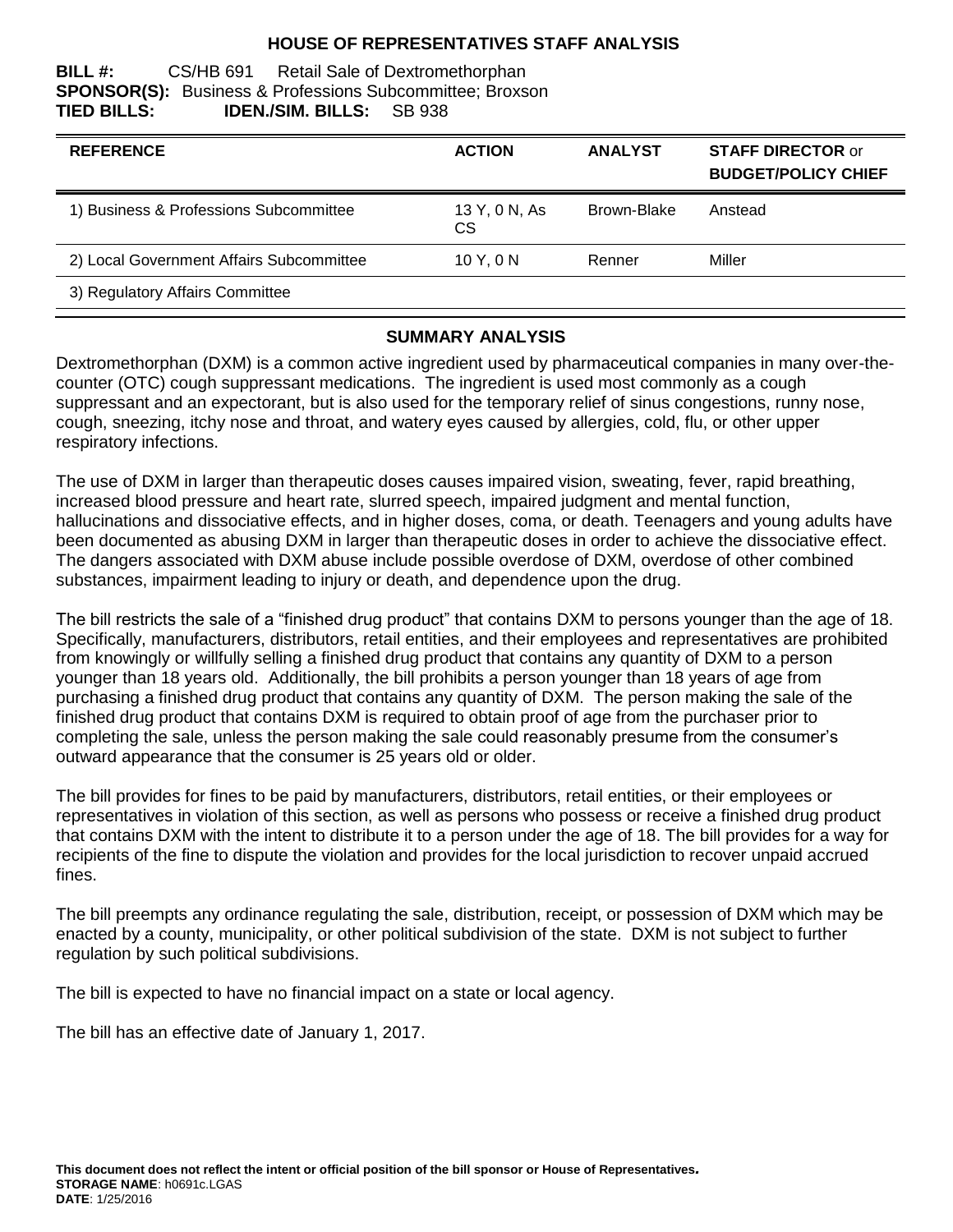### **FULL ANALYSIS**

# **I. SUBSTANTIVE ANALYSIS**

## A. EFFECT OF PROPOSED CHANGES:

## **Background**

### *General:*

DXM is a common active ingredient used by pharmaceutical companies in many OTC cough suppressant medications. The ingredient is used most commonly as a cough suppressant and an expectorant, but is also used for the temporary relief of sinus congestions, runny nose, cough, sneezing, itchy nose and throat, and watery eyes caused by allergies, cold, flu, or other upper respiratory infections. Approximately 70 products which contain DXM are available to consumers. Additionally, DXM can be purchased in bulk over the internet in a powder form as the pure raw ingredient used by pharmaceutical companies to manufacture the cough medicines. When taken as directed in an OTC medication, DXM has few side effects and has a long history of safety and effectiveness.<sup>1</sup>

The use of DXM in larger than therapeutic doses causes impaired vision, sweating, fever, rapid breathing, increased blood pressure and heart rate, slurred speech, impaired judgment and mental function, hallucinations and dissociative effects, and in higher doses, coma. $2$  Teenagers and young adults have been documented as abusing DXM in larger than therapeutic doses in order to achieve the dissociative effect, where the drug distorts how they perceive sight and sound and creates a feeling of detachment from the environment. $3$  The dangers associated with DXM abuse include possible overdose of DXM, overdose of other combined substances, impairment leading to injury or death, and dependence upon the drug.

#### *Overdoses:*

Before 2009, there were five documented fatal overdoses associated with ingestion of DXM. <sup>4</sup> Very high doses of DXM are shown to shut down the central nervous system, causing death. Additionally, OTC medications that include DXM typically are combined with acetaminophen to relieve pain, or other medications that can be toxic in larger than therapeutic doses, causing liver damage, heart attack, stroke, and death.

## *Impairment:*

DXM causes impaired vision, altered consciousness, and hallucinations, which can lead to irrational or dangerous behavior or otherwise impede the ability of a person to act responsibly. A person who is suffering from these conditions would be a risk to themselves and others if they chose to operate a motor vehicle or otherwise be in a place where their safety was not insured. Individuals have killed and been killed in car related accidents while high on DXM.<sup>5</sup>

<sup>5</sup> The Morning Call, *Moore teen who drove high on 'poor man's PCP,' killing 2, pleads guilty*," found at

[http://www.mcall.com/news/breaking/mc-moore-township-teen-killed-two-while-driving-high-cough-syrup-20151023-story.html,](http://www.mcall.com/news/breaking/mc-moore-township-teen-killed-two-while-driving-high-cough-syrup-20151023-story.html)

**STORAGE NAME**: h0691c.LGAS **PAGE: 2** (last visited on January 6, 2016).

 $\overline{a}$ 

<sup>1</sup> Center for Substance Abuse Research, *Dexatromethrophan (DXM)*, found at<http://www.cesar.umd.edu/cesar/drugs/dxm.asp> (last visited January 6, 2016).

<sup>&</sup>lt;sup>2</sup> WebMD, *Teen Drug Abuse of Cough Medicine*, found at [http://www.webmd.com/parenting/teen-abuse-cough-medicine-9/teens-and](http://www.webmd.com/parenting/teen-abuse-cough-medicine-9/teens-and-dxm-drug-abuse?page=3)[dxm-drug-abuse?page=3](http://www.webmd.com/parenting/teen-abuse-cough-medicine-9/teens-and-dxm-drug-abuse?page=3) (last visited January 6, 2016).

<sup>3</sup> What is DXM, *About DXM*, found at [http://www.whatisdxm.com/about-dxm.html,](http://www.whatisdxm.com/about-dxm.html) (last visited January 6, 2016).

<sup>4</sup> Journal of Analytical Toxicology, Vol. 33, March 2009, Fi*ve Deaths Resulting from Abuse of Dextromethorphan Sold Over the Internet*, found at

[https://www.researchgate.net/publication/24037337\\_Five\\_Deaths\\_Resulting\\_from\\_Abuse\\_of\\_Dextromethorphan\\_Sold\\_Over\\_the\\_Int](https://www.researchgate.net/publication/24037337_Five_Deaths_Resulting_from_Abuse_of_Dextromethorphan_Sold_Over_the_Internet) [ernet,](https://www.researchgate.net/publication/24037337_Five_Deaths_Resulting_from_Abuse_of_Dextromethorphan_Sold_Over_the_Internet) (last visited on January 6, 2016).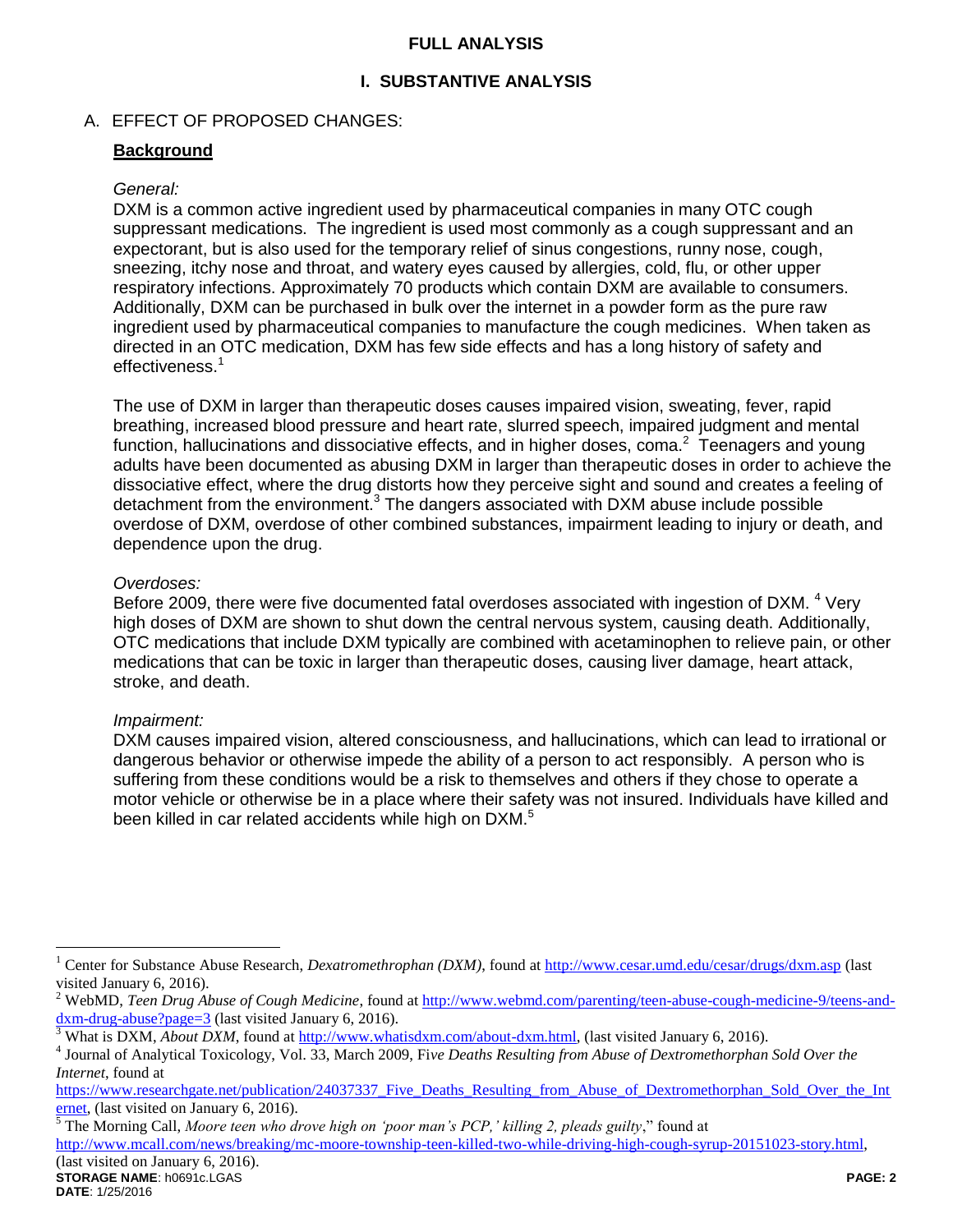## *Dependence:*

The level and likelihood of experiencing addiction to DXM depends upon the dose and frequency of the use by an individual. High dose chronic use of DXM can lead to toxic psychosis, a mental condition which is characterized by loss of contact with reality and confusion, as well as other physiological and behavioral problems.<sup>6</sup>

## *Regulation:*

The sale of DXM directly to consumers is not regulated by the state of Florida or the Federal government. It is not considered a controlled substance that would require a prescription. The Federal Drug Administration approved DXM in 1958 as an OTC cough suppressant. During the 1960s and 70s, DXM was available OTC in tablet form by the brand name of Romilar. In 1975, the extensive abuse of Romilar was recognized, and the medication was removed from the OTC market. However, DXM was specifically excluded from the 1970 Controlled Substances Act (CSA), which required the regulation of manufacture, importation, possession, use, and distribution of certain medications. Because DXM was excluded from the CSA, it remained legal to produce and sell in OTC medications, thus it was still readily available for abuse. Shortly after the removal of Romilar from the market, other pharmaceutical companies introduced other medications, including various cough syrups, which included DXM.<sup>7</sup> These new medications were allegedly designed to limit recreation use by creating an unpleasant taste if consumed in large quantities. However, shortly after their introduction, many of the companies introduced more tolerable flavors in order to increase sales of their products. $8$ 

Currently, larger retailers such as Target, Walgreens, and CVS already prohibit their employees from selling DXM-related products to persons under the age of 18. Therefore, the possible violations of this provision are likely to be related to the sale of DXM-related products from smaller retailers or retailers that do not specialize in the sale of OTC medications and do not currently require age verification prior to sale.

# **Effect of the Bill**

The bill restricts the sale of a "finished drug product" that contains DXM to persons younger than the age of 18. The term "finished drug product" is defined to mean a drug legally marketed under the Federal Food, Drug, and Cosmetic Act that is in finished dosage form. The term "drug" is defined pursuant to s. 499.003(18), F.S.

The bill specifies that a manufacturer, distributor, retail entity, or its employee or representative is prohibited from knowingly or willfully selling a finished drug product that contains any quantity of DXM to a person younger than 18 years old. Additionally, the bill prohibits a person younger than 18 years of age from purchasing a finished drug product that contains any quantity of DXM.

The employee or representative making the sale of the finished drug product that contains DXM is required to obtain proof of age from the purchaser prior to completing the sale, unless the person making the sale could reasonably presume from the consumer's outward appearance that the consumer is 25 years old or older. "Proof of age" is defined to mean any document issued by a governmental agency that contains the date of birth and a description or photograph of the person purchasing the finished drug product. The term includes, but is not limited to, a passport, United States Armed Services identification card, driver license, or an identification card issued by this state or another state of the United States.

8 Id. at 1.

 6 Jaffe, J.H. (ed). (1995). Encyclopedia of Drugs and Alcohol, Vol. 1. Simon & Schuster MacMillan: New York. (Id. Footnote 1).  $<sup>7</sup>$  Id. at 1.</sup>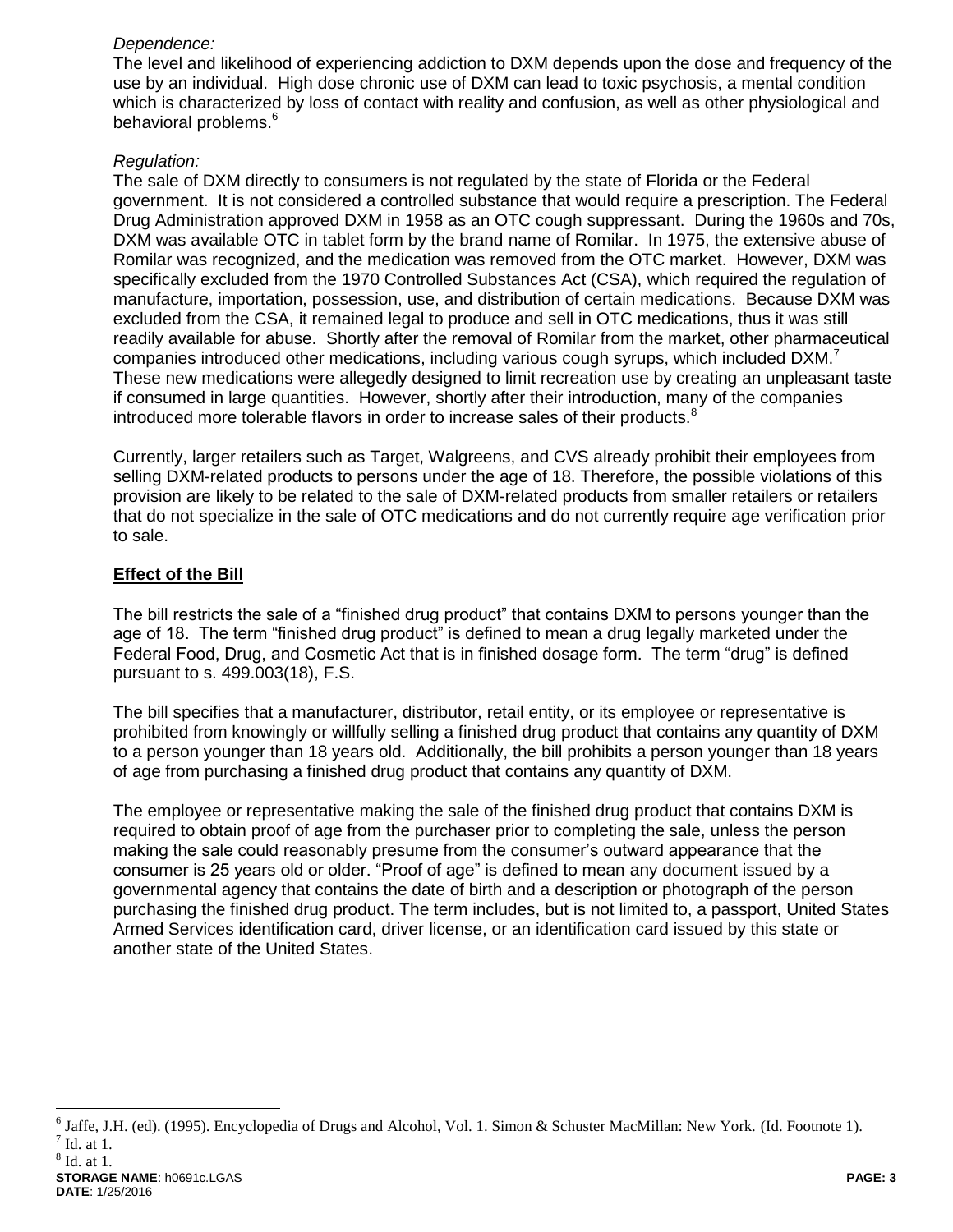The bill provides for the following fines to be paid by entities or individuals in violation of these requirements:

- A manufacturer, distributor, or retailer whose employee sells to a consumer under the age of 18 during the course of employment or in association with the manufacturer, distributor, or retailer, is subject to:
	- o A warning for the initial violation at each sales location;
	- o A \$100 fine for any subsequent violations at each sales location.

Note: The manufacturer, distributor, or retailer may avoid the fine if it can demonstrate a good faith effort to comply with the requirements.

- A person who possesses or receives a finished drug product that contains DXM with the intent to distribute it to a person under the age of 18 is subject to a fine of \$25.
- An employee or representative of a manufacturer, distributor, or retailer who sells to a person under the age of 18 during the course of employment is subject to a warning.

The civil penalties issued shall accrue and may be recovered in a civil action brought by the local jurisdiction. The civil penalty issued to the person in possession with the intent to distribute must include information regarding how to dispute the penalty, and shall clearly state that the violation is a noncriminal violation. The civil penalty issued to the manufacturer, distributor, or retailer must include:

- The date and approximate time of the sale in violation of this section;
- The location of the sale, including the address;
- The name of the employee or representative that completed the sale;
- Information regarding how to dispute the penalty; and
- Notice that the violation is a noncriminal violation.

The civil penalty issued to the manufacturer, distributor, or retailer must be provided to the manager on duty. If no manager on duty is available, the law enforcement officer may attempt to contact the manager. If the attempt to contact fails, a copy of the penalty may be given to the employee and a copy mailed the owner's business address as filed with the Department of State or the law enforcement officer may return for service to the manager at a later time.

The civil penalty may be disputed by the recipient of the penalty. In order to dispute, the recipient must provide notice of a dispute to the clerk of the county court in the jurisdiction in which the violation occurred within 15 days of receipt of the penalty. The local jurisdiction then must hold a hearing in a court of competent jurisdiction. If the court finds in favor of the jurisdiction, the jurisdiction can then recover the fine.

The requirements of the bill do not:

- Restrict on the placement of finished drug products that contain DXM in a retail store, restrict direct access of consumers to the finished drug product, or require the maintenance of transaction records;
- Create a criminal violation; or
- Apply to a medication that contains DXM that is sold pursuant to a prescription.

The bill preempts any ordinance regulating the sale, distribution, receipt, or possession of DXM which may be enacted by a county, municipality, or other political subdivision of the state. DXM is not subject to further regulation by such political subdivisions.

## B. SECTION DIRECTORY:

**Section 1** restricts the sale of a "finished drug product" that contains dextromethorphan to persons over the age of 18.

**Section 2** provides an effective date of January 1, 2017.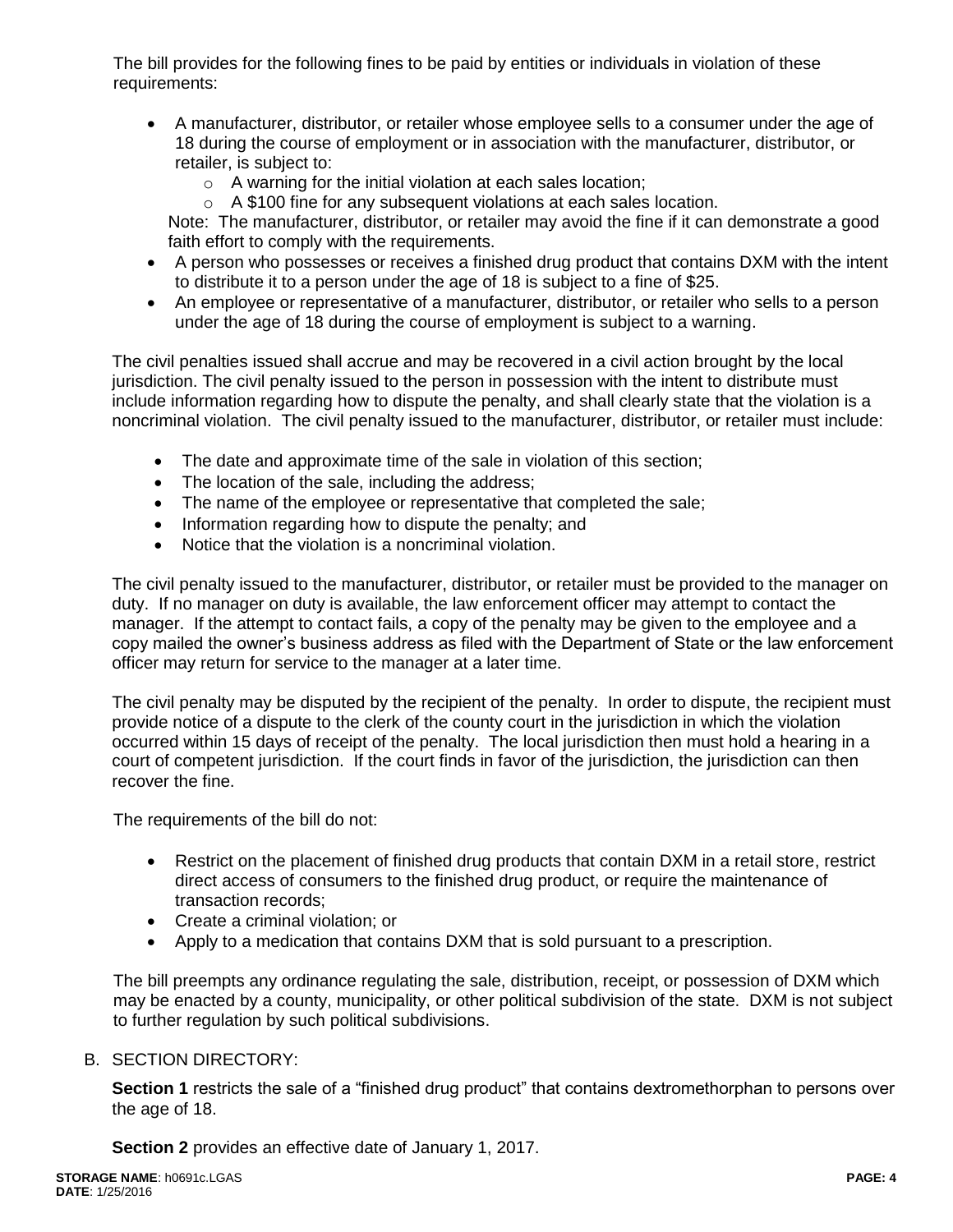## **II. FISCAL ANALYSIS & ECONOMIC IMPACT STATEMENT**

### A. FISCAL IMPACT ON STATE GOVERNMENT:

1. Revenues:

None.

2. Expenditures:

None.

# B. FISCAL IMPACT ON LOCAL GOVERNMENTS:

1. Revenues:

The bill provides for local jurisdictions to recover the fines after the issuance of penalties by local law enforcement officers to persons who violate this provision. Therefore, there may be a minimal increase in revenues for local governments that receive payment for the fines, though the amount is difficult to determine and would likely be minimal due to the anticipated low number of citations issued.

2. Expenditures:

Local law enforcement offices would be required to issue citations for the violations. Because the possible violations of this provision are likely to be related to the sale of DXM related products from smaller retailers, and the officers would need to be present or run a sting in order to catch a violation, the number of violations is likely to be low. Local law enforcement agencies likely will be able to meet these requirements with existing resources. Any projected expenditures by local governments should be insignificant.

C. DIRECT ECONOMIC IMPACT ON PRIVATE SECTOR:

Private entities would be required to train their employees to check the identifications of individuals purchasing certain medications. If there is a cost to this additional training, it should be minimal.

D. FISCAL COMMENTS:

None.

# **III. COMMENTS**

- A. CONSTITUTIONAL ISSUES:
	- 1. Applicability of Municipality/County Mandates Provision:

Not Applicable. This bill does not appear to affect county or municipal governments

2. Other:

None.

B. RULE-MAKING AUTHORITY:

The bill neither authorizes nor requires implementation by administrative rulemaking.